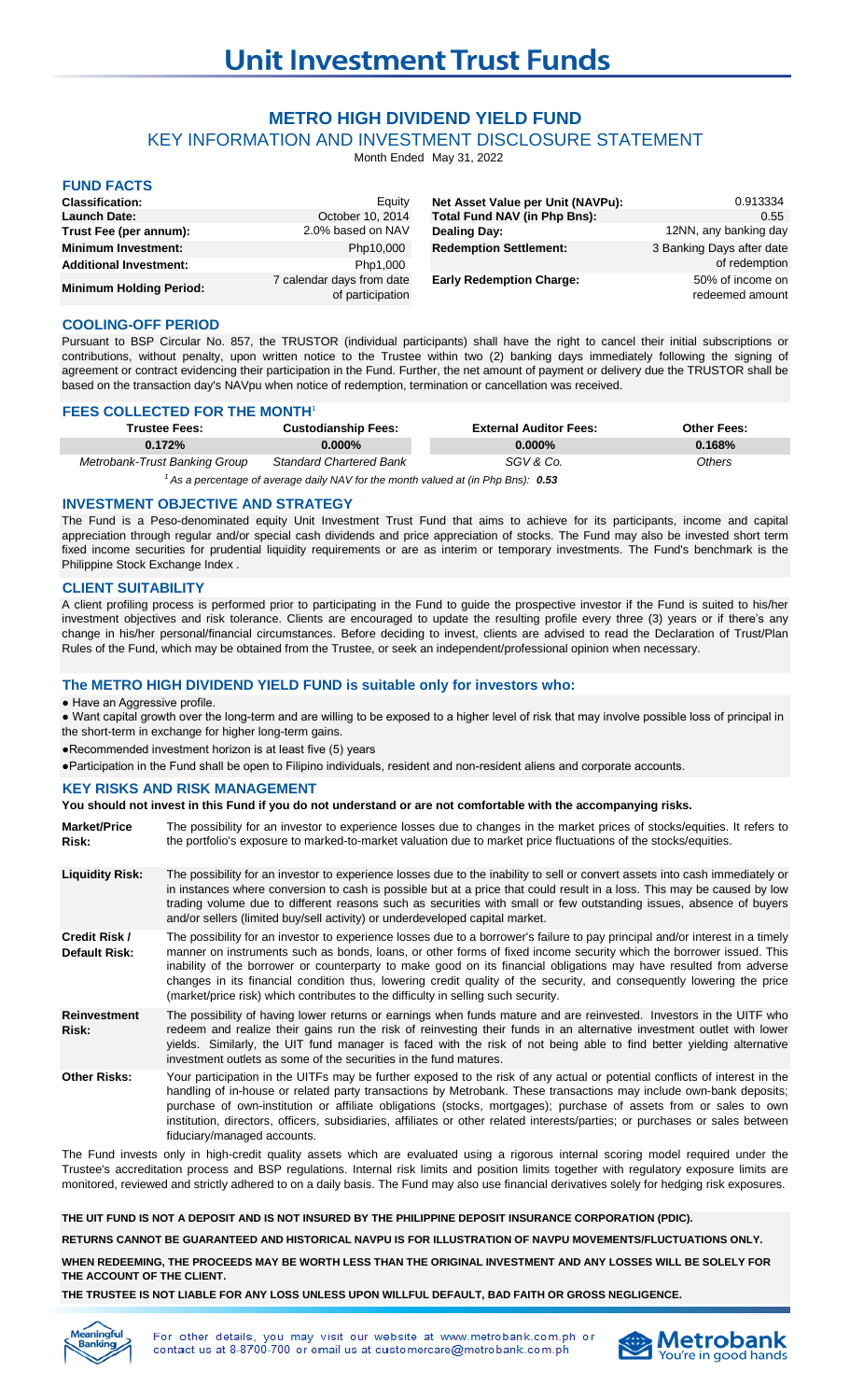## **FUND PERFORMANCE AND STATISTICS as of May 31, 2022**

*(Purely for reference purposes and is not a guarantee of future results)*



| <b>NAVPu GRAPH</b>             | <b>NAVPU OVER THE PAST 12 MONTHS</b> |          |  |
|--------------------------------|--------------------------------------|----------|--|
|                                | Highest                              | 1.005329 |  |
|                                | Lowest                               | 0.834812 |  |
| Metro High Dividend Yield Fund |                                      |          |  |
|                                | <b>STATISTICS</b>                    |          |  |
| 1.4                            | <b>Weighted Average Duration</b>     | N/A      |  |

| (in years)                                  |        |
|---------------------------------------------|--------|
| Volatility, Past 1 Year (in %) <sup>2</sup> | 15.74% |
| Sharpe Ratio <sup>3</sup>                   | 0.23   |
| Information Ratio <sup>4</sup>              | 1.31   |

*<sup>2</sup>Volatility measures the degree to which the Fund fluctuates vis-à-vis its average return over a period of time. The lower the number, the more stable the Fund's return is relative to its average return over time. Starting December 2017, computation is based on the annualized standard deviation of monthly returns.* 

*<sup>3</sup>Sharpe Ratio is used to characterize how well the return of a Fund compensates the investor for the level of risk taken. The higher the number, the better.*

*4 Information Ratio measures reward-to-risk efficiency of the portfolio relative to the benchmark. The higher the number, the higher the reward per unit of risk.*

# **CUMULATIVE PERFORMANCE**

|                  | <b>Month</b> | 3 Months   | <b>6 Months</b> | Year   | 3 Years     | 5 Years     | <b>Since</b> |
|------------------|--------------|------------|-----------------|--------|-------------|-------------|--------------|
|                  |              |            |                 |        |             |             | Inception    |
| <b>Fund</b>      | $0.708\%$    | $-6.635\%$ | $-5.857%$       | 4.662% | $-10.837\%$ | $-12.232\%$ | -8.667%      |
| <b>Benchmark</b> | 0.645%       | $-8.303%$  | $-2.481%$       | 2.205% | -14.998%    | -13.557%    | -6.419%      |

#### **PORTFOLIO COMPOSITION TOP 10 HOLDINGS**

| <b>Allocation</b>                                              | % of Fund |
|----------------------------------------------------------------|-----------|
| Equities                                                       | 98.45%    |
| <b>Time Deposits</b>                                           | 1.91%     |
| Cash                                                           | $-0.68%$  |
| Other Receivables - Net of Liabilities <sup>5</sup>            | 0.32%     |
| $5$ Includes accrued income from investments, receivables from |           |

| <b>Sector Holdings</b> |        |
|------------------------|--------|
| Services               | 27.10% |
| <b>Holdings</b>        | 22.79% |
| Financials             | 18.35% |
| Industrials            | 15.52% |
| Mining And Oil         | 12.73% |
| Properties             | 3.51%  |

#### **RELATED PARTY TRANSACTIONS**

| <b>Related Party</b> | <b>Transaction</b>     | <b>Market Value</b><br>(in Php Mns) |
|----------------------|------------------------|-------------------------------------|
| <b>MBTC</b>          | Time Deposit Placement | 0.10                                |
| <b>MBTC</b>          | <b>Shares of Stock</b> | 46.28                               |
| MPI                  | <b>Shares of Stock</b> | 12.88                               |
|                      |                        |                                     |

*Investments in the said outlets were approved by the Trust Committee. Likewise, all related party transactions are conducted on an arm's length and best execution basis and within established limits.*

| <b>Allocation</b>                                               | % of Fund | <b>Name</b>   | <b>Maturity</b> | % of Fund |
|-----------------------------------------------------------------|-----------|---------------|-----------------|-----------|
| Equities                                                        | 98.45%    | 1.1CT         |                 | 9.60%     |
| <b>Time Deposits</b>                                            | 1.91%     | 2. TEL        |                 | 9.33%     |
| Cash                                                            | $-0.68%$  | 3. MBT        |                 | 8.45%     |
| Other Receivables - Net of Liabilities <sup>5</sup>             | 0.32%     | 4. MER        |                 | 7.73%     |
| $^5$ Includes accrued income from investments, receivables from |           | 5. SCC        |                 | 7.65%     |
| brokers/counterparties and unpaid expenses.                     |           | 6. BPI        |                 | 7.51%     |
|                                                                 |           | 7. EQP APB2Re |                 | 7.30%     |
|                                                                 |           | 8. NICKEL     |                 | 4.89%     |
| <b>Sector Holdings</b>                                          |           | 9. GLO        |                 | 4.87%     |
| Services                                                        | 27.10%    | 10. URC       |                 | 4.73%     |
|                                                                 |           |               |                 |           |